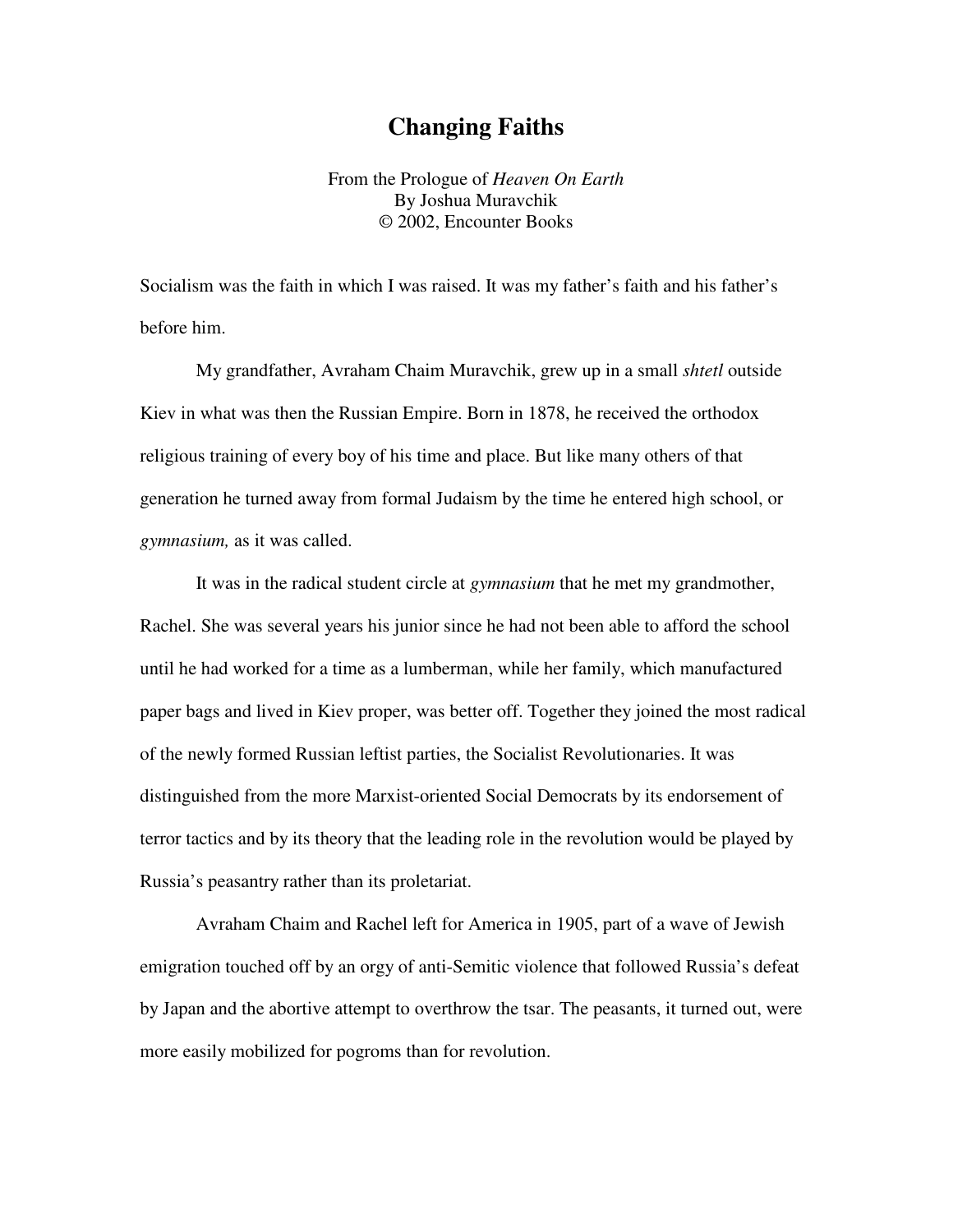In America, the couple found work with the Yiddish-language *Jewish Daily Forward,* whose masthead was emblazoned with the famous injunction of the *Communist Manifesto:* "Workers of the world unite!" They settled in a Harlem tenement, in which my father, Emanuel, was born in 1916.

Emanuel's boyhood was filled with the comings and goings of the exile branches of the Russian Students Organization and the Left Socialist Revolutionaries. (The party had split in 1917, and my grandparents stuck with the more radical half.) In 1929, Norman Thomas ran for mayor of New York on the Socialist Party ticket, and the campaign crystallized my father's budding interest in socialism. He chose it as the topic of an eighth-grade paper, and after four intense days in the library pronounced himself a convert. A few months later, just after his thirteenth birthday, he joined the Socialist Party. It was a coming of age that substituted for a *bar mitzvah.*

My mother, Miriam, shared my father's views albeit with softer ideological definition. Being of liberal spirit, however, they decided to refrain from systematically indoctrinating me and my brother as they raised us. Systematic indoctrination was scarcely necessary, at any rate, for the political cause was the center of their lives. It was discussed at the family dinner table and with their friends, who were mostly "comrades." On car excursions, we whiled away the time by singing "We Shall Not Be Moved" and other old labor songs. I first visited our nation's capital in 1958 at the age of eleven when my parents took us on the Youth March for Integrated Schools, one of the earliest civil rights demonstrations. By my teens, I was a seasoned protestor.

By then I, too, had joined the Socialist Party, eventually becoming the leader of its youth wing, the Young People's Socialist League. It was a small organization because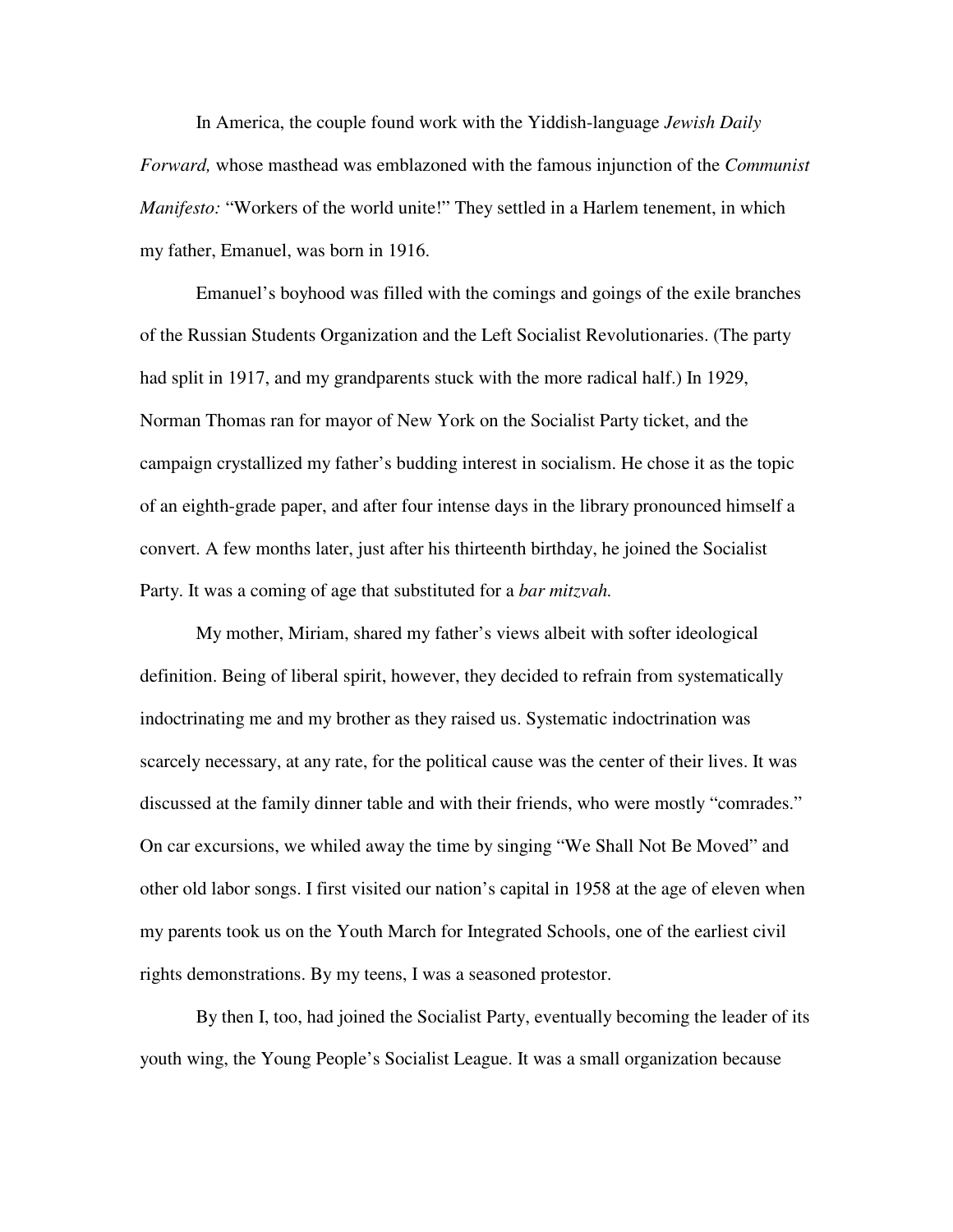socialism never caught on in this country, despite my father's efforts and my own. (His have persisted for more than seventy years, while I became an apostate in my thirties and began to grope my way back to Judaism.)

If we were out of step with America, we took heart from knowing that America was out of step with the world. My comrade Michael Harrington—the famous writer who became chairman of the party in 1968, at the same moment that I became chairman of the youth wing—boasted: "Most of the people in the world today call the name of their dream 'socialism.' " I could not vouch for his math, but socialism undoubtedly was the most popular political idea ever invented.

Arguably, it was the most popular idea of any kind, surpassing even the great religions. Like them, socialism spread both by evangelization and by the sword, but no religion ever spread so far or so fast. Islam conquered an empire that at its height embraced 20 percent of mankind. It took 300 years before Christianity could speak for 10 percent of the world's people, and after two millennia it can claim the adherence of about one-third of the human race. By comparison, within 150 years after the term "socialism" was coined by the followers of Robert Owen in the late 1820s, roughly 60 percent of the earth's population found itself living under socialist rule of one kind or another. Of course, not all who lived under socialism believed in it, but not all who were counted as Christians or Muslims were believers either.

Once empowered, socialism refused to yield its promised rewards. The more dogged the effort to achieve it, the more the outcome mocked the humane ideals it proclaimed. Yet for a century and a half, no amount of failure dampened socialism's appeal. Then suddenly, like a rocket crashing back to earth, it all collapsed. Within a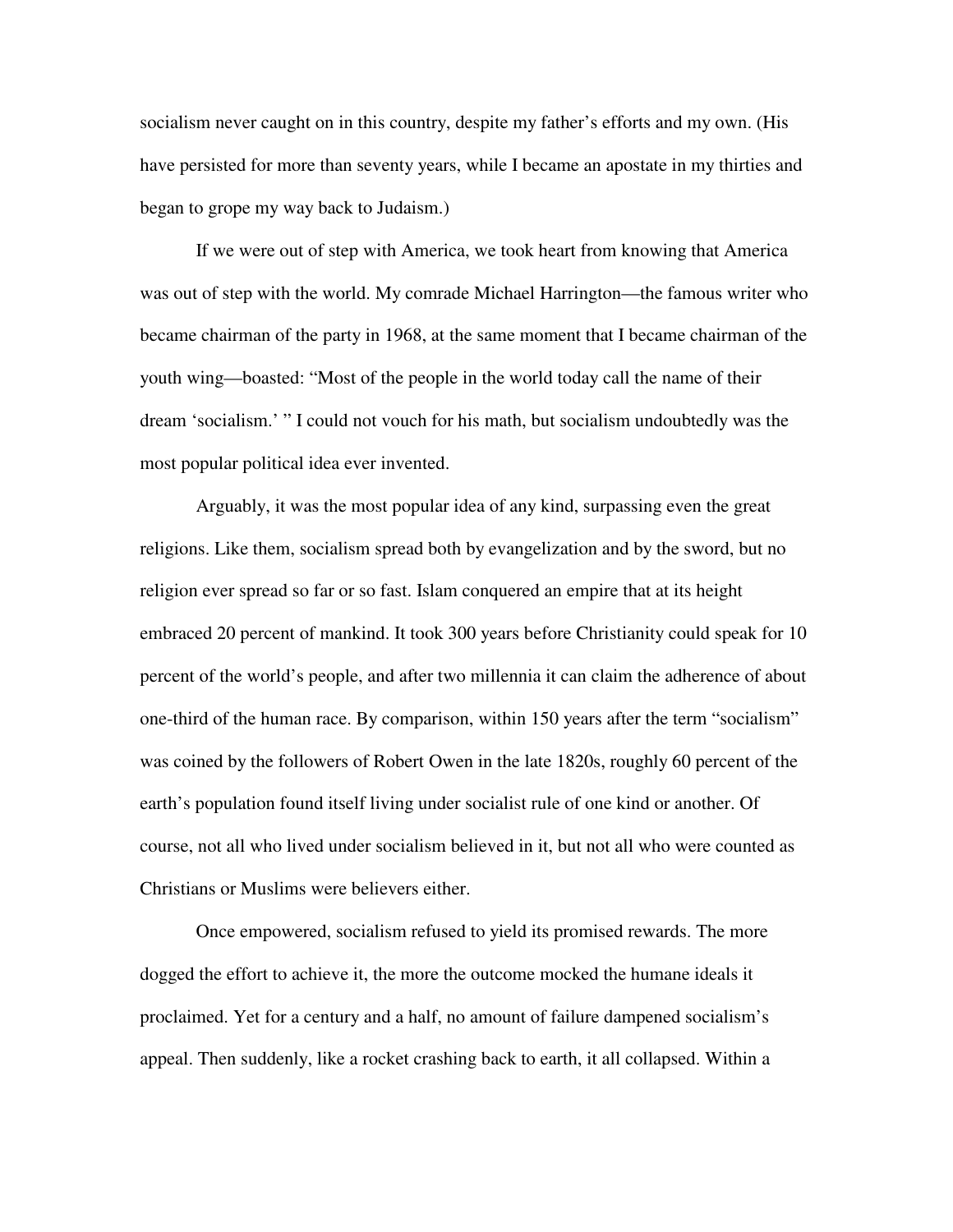couple of decades, socialism was officially repealed in half the places where it had triumphed. In the other half, it continued in name only. Today, in but a few flyspecks on the map is there still an earnest effort to practice socialism, defended in the manner of those marooned Japanese soldiers who held out for decades after 1945, never having learned that their emperor had surrendered.

In this book I trace socialism's phenomenal trajectory. It is the story of man's most ambitious attempt to supplant religion with a doctrine about how life ought to be lived that claimed grounding in science rather than revelation. Although its provenance was European, it was taken up with ardor in China and Africa, India and Latin America and even in that most tradition-bound of regions, the Middle East. No other faith ever appealed as widely. It was not confined to salons and libraries but exerted itself as well in statehouses and on picket lines, barricades and battlefields. It did more than anything else to shape the history of the twentieth century.

Ironically, the power of this faith was to some degree obscured by the popularity of Marxist theory, which held that ideas were merely the surface froth thrown up by underlying currents of technological progress and material interests. This, too, was a seductive notion because it answered that most puzzling question: why do people think what they do? But this "materialist" interpretation of ideology has not stood the test of time, least of all in explaining socialism's own history. What material interests or technology caused the triumph of socialism, or its defeat, in Russia? Its transmission to China, Cuba and North Korea? Its appearance in other forms in Sweden, Israel, Tanzania, Syria?

The idea of socialism did not march through history of its own accord. It was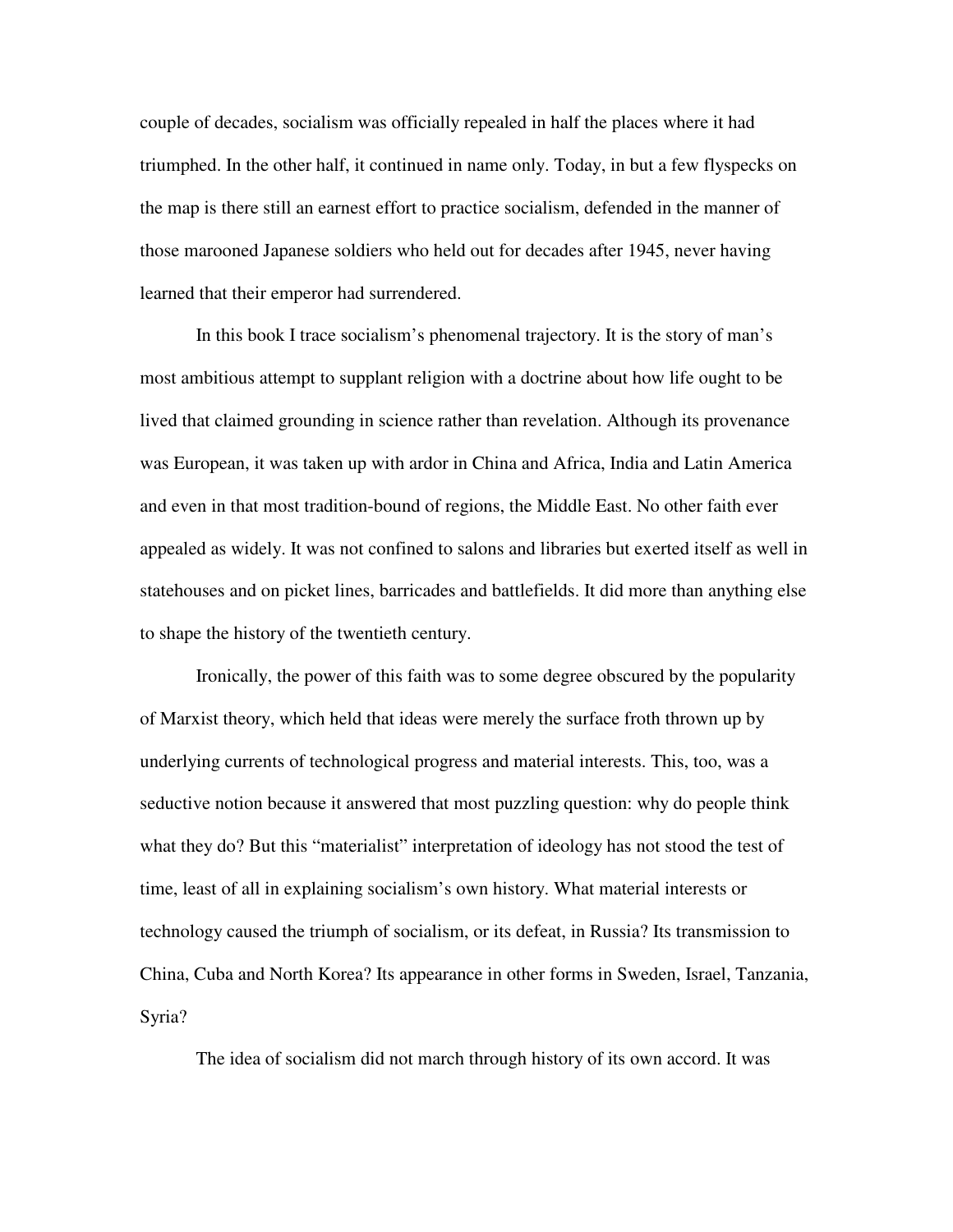invented, developed, popularized, revised, exploited and then abandoned by a chain of thinkers and activists. It was modified again and again, sometimes for ulterior motives but also because, for all its unmatched allure, it proved maddeningly difficult to implement. I have chosen to tell the story of socialism through sketches of key individuals each of whom exemplifies a critical stage or form in its evolution. Some of these were seminal figures, responsible more or less single-handedly for a major turning point. Who can imagine communism without Lenin, fascism without Mussolini, or the peaceful self-nullification of the Soviet Union without Gorbachev? Other important episodes, such as the rise of utopianism or social democracy or the embrace of socialism by "Third World" states, cannot be traced to a single individual, so I have selected for portraiture the one whom I believe best represents each of these chapters in the drama.

The manger in which socialism was born was the French Revolution, with its emphasis on equality, its profound anticlericalism and its promise that all things could be made new. Amidst the chiliastic confusion of serial upheavals, one impassioned visionary, "Gracchus" Babeuf, proposed that the way to give substance to the slogan "liberty, equality, fraternity" was to collectivize all property. Thus did his Conspiracy of Equals, as it called itself, serve as midwife to the new idea, which grew and developed over the next 120 years. In the early 1800s, with most of Europe still recoiling from the Napoleonic bloodbath, socialism turned away from revolution to experimentation, in the form of small communities in which people could practice the life of collective ownership. The most important of these—in America and England—were led or inspired by Robert Owen.

These experiments in socialism did not turn out well, and the idea itself might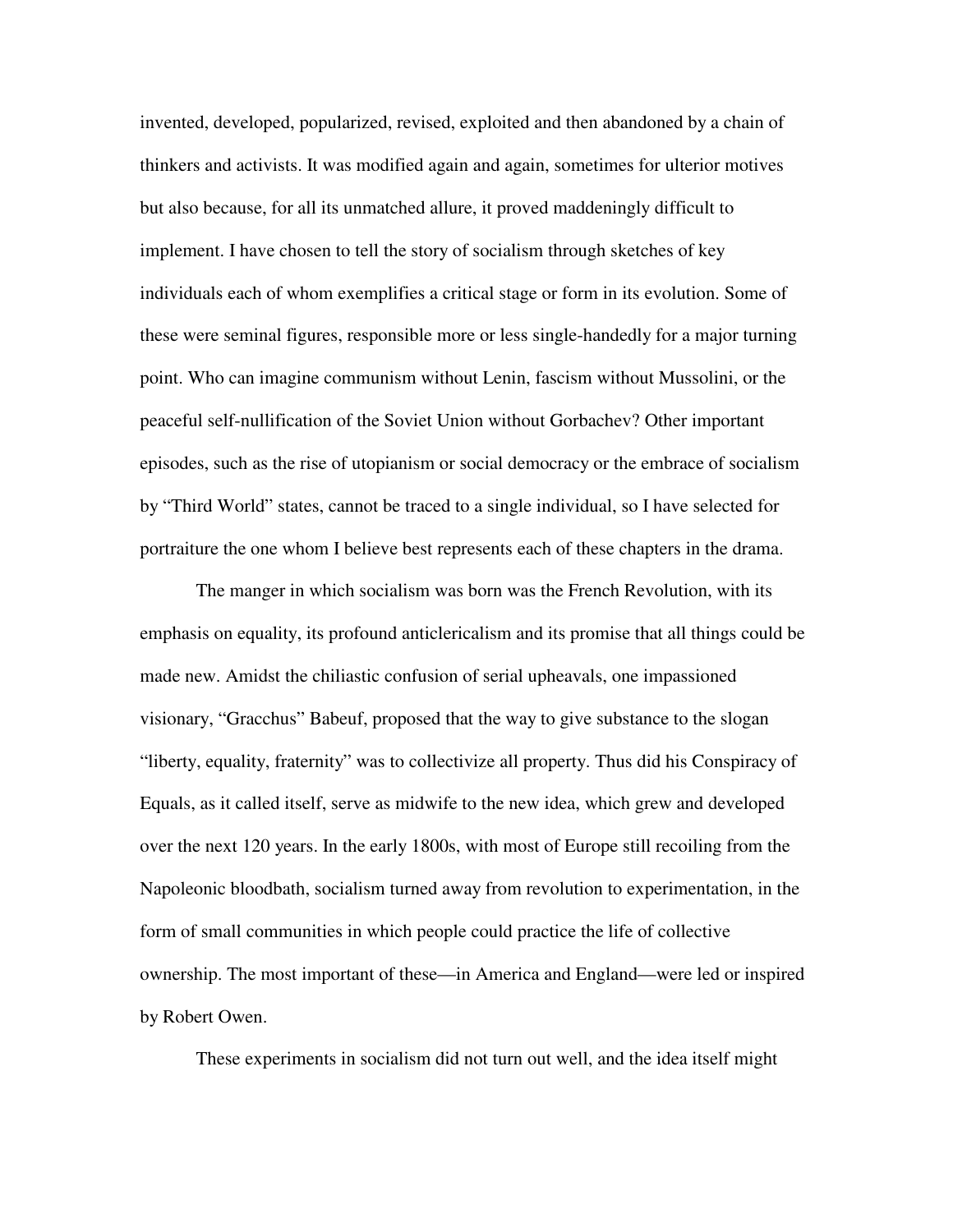have wasted away in infancy had it not been taken up by a symbiotic team of unique prophetic power: Karl Marx and Friedrich Engels. They shifted the basis of socialist hopes from individual experiments to broader historic trends, which fortified it against empirical failure. Although Owen's movement had adopted the physical trappings of religion, erecting church-like "halls of science" where sermons were delivered at Sunday services, Marx and Engels achieved the far more profound breakthrough of imbuing socialism with something of the intellectual and spiritual force of the great religious texts. Their doctrine provided an account of man's history, an explanation of current sorrows and a vision of a redemptive future.

But half a century after the publication of *The Communist Manifesto,* the socialist idea hit another crisis as Marx and Engels' leading heir, Eduard Bernstein, observed that economic development was contradicting the prophecy. The theory was rescued by Lenin, who kept it alive by performing heart transplant surgery, replacing the proletariat by the vanguard. Still, although socialism had stirred millions by the early twentieth century, it remained a dream.

Then, World War I gave Lenin the opportunity to put his idea into practice, and in 1917 socialism achieved its first momentous triumph. Even those socialists who decried Lenin's methods, or who viewed his state as little more than a caricature of their goals, nonetheless felt strengthened in the conviction that history was flowing from capitalism to socialism. Yet the debate over the Russian model, along with the war's demonstration of the power of nationalism, shattered the movement. Of the fragments, the most outré was fascism, which seemed to turn socialism on its head. Still, the leap from Lenin to Mussolini was no bigger than that from Marx to Lenin; each man distilled theory from the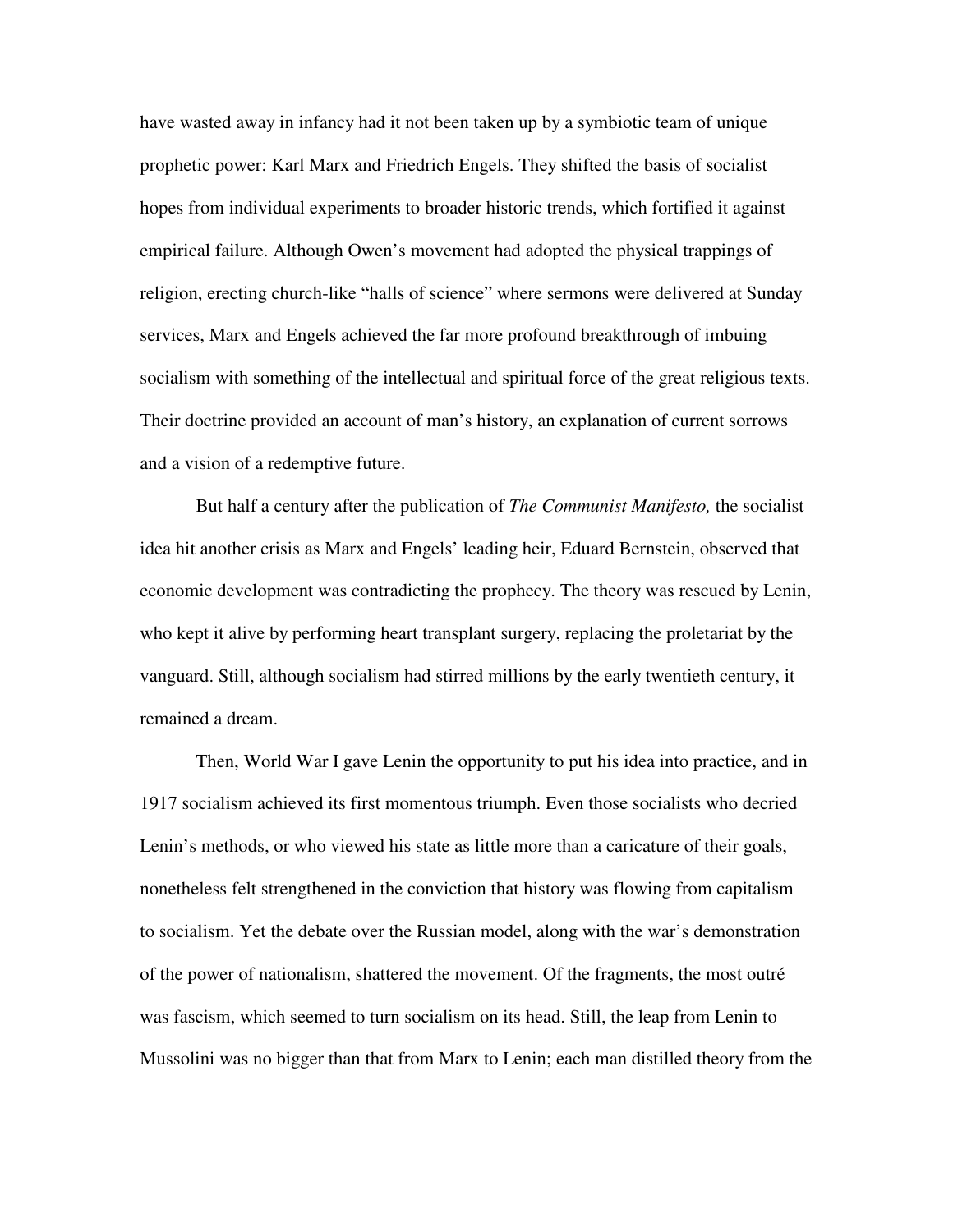exigencies of revolutionary action.

The fascist chapter was explosive and brief, and socialism emerged strengthened from the defeat of this heresy in World War II. Not only did many more communist regimes emerge, but social democracy found a new lease on life, spearheaded by Clement Attlee's stunning electoral triumph over Churchill in Britain at the end of the war. The aftermath also saw the appearance of dozens of new postcolonial states and with them the birth of "Third World socialism." This was a hybrid of communism and social democracy, exemplified by Julius Nyerere's Tanzania, and modeled partly after Chinese Maoism, partly after British Fabianism.

At some point in the late 1970s, socialism reached its apogee, with communist, social-democratic or Third World socialist regimes governing most of the world. There were, however, two chinks in the socialist armor. One was its dismal economic performance: much of socialism's appeal sprang from the wish to ameliorate want and deprivation, yet in practice it often made things worse. The other was its utter failure to gain a foothold in America, the world's most influential nation, where—to add insult to injury—the leading antisocialist force seemed to be none other than the working class, personified by labor leaders like Samuel Gompers and George Meany. As America's continued economic success mocked socialism's failures, various Third World nations began to rethink their economic direction. Astoundingly, so did the two communist giants, China and the USSR, which, under the stewardship of restless reformers Deng Xiaoping and Mikhail Gorbachev, embarked on uncharted courses away from socialism. It remained only for the social-democratic branch of the socialist family to beat a retreat in order for the reversal to be complete. And in 1997, Tony Blair resuscitated Attlee's